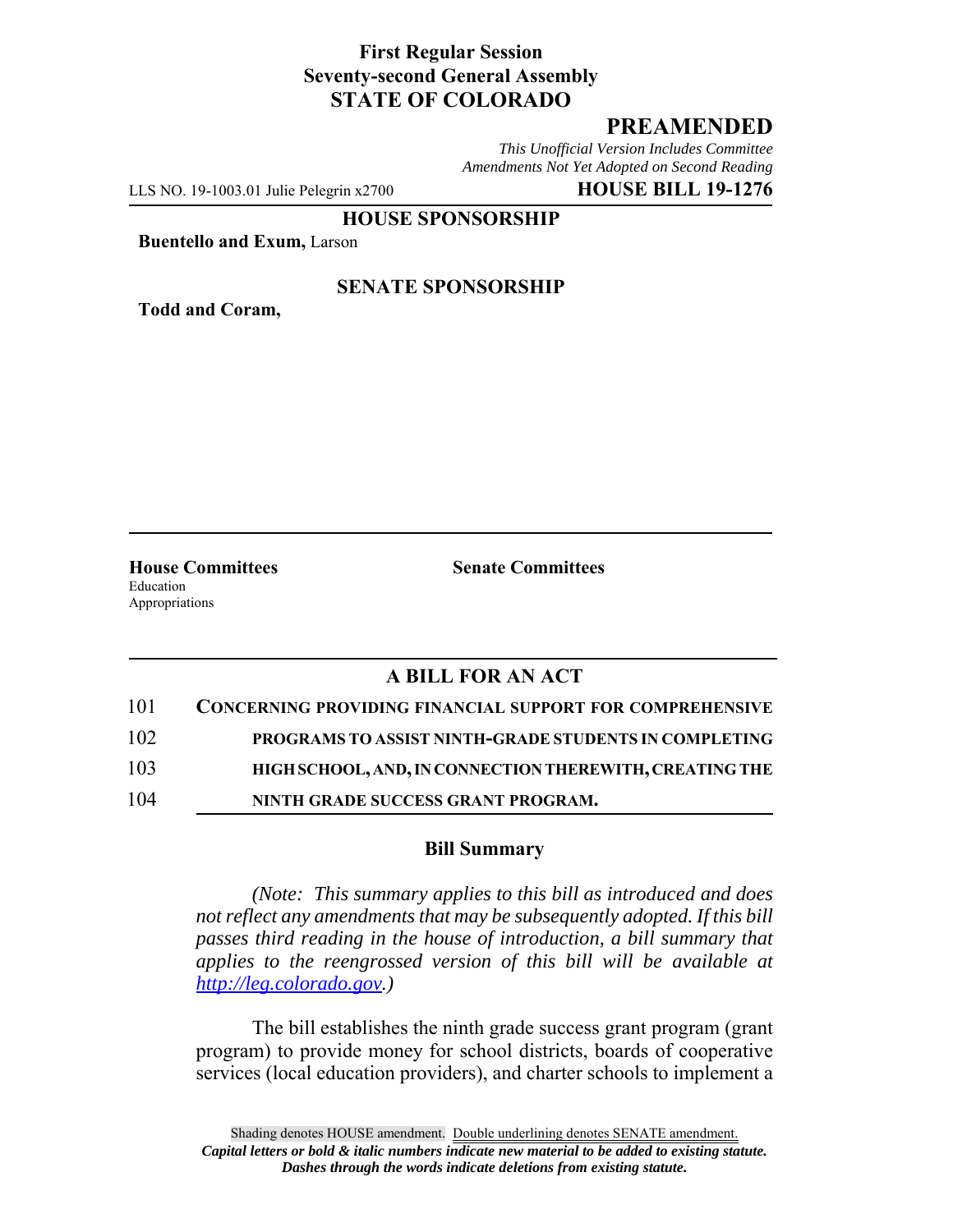ninth grade success program to assist ninth-grade students in developing the skills they need to graduate from high school and be successful postgraduation. The grant program is funded through the student re-engagement grant program fund.

The bill specifies the minimum application requirements for a local education provider or charter school that chooses to apply for a grant. The department of education (department) shall administer the grant program by reviewing applications and making recommendations to the state board of education (state board), which will award the grants. In making recommendations and awarding grants, the department and the state board shall prioritize those applying local education providers and charter schools that have 4-year high school graduation rates that rank in the bottom 20% of the 4-year high school graduation rates statewide. The bill includes additional criteria that the department and the state board must consider. A local education provider or charter school that receives a grant must provide matching money or in-kind contributions in amounts set by the state board, not to exceed specified percentages.

Each local education provider and charter school that receives a grant must use the money to implement a ninth grade success program that meets the requirements specified in the bill. Each grant recipient must report information concerning its ninth grade success program, including evaluation data for several specified outcome measures. The department must submit a report concerning the implementation of the grant program to the state board and to the education committees of the general assembly.

1 *Be it enacted by the General Assembly of the State of Colorado:*

3 follows:

4 **22-14-109.5. Ninth grade success grant program - created -** 5 **criteria - use of grant money - report - rules - definitions.** (1) AS USED 6 IN THIS SECTION, UNLESS THE CONTEXT OTHERWISE REQUIRES:

7 (a) "CHARTER SCHOOL" MEANS A CHARTER SCHOOL AUTHORIZED 8 BY A SCHOOL DISTRICT PURSUANT TO PART 1 OF ARTICLE 30.5 OF THIS 9 TITLE 22 OR AN INSTITUTE CHARTER SCHOOL AUTHORIZED BY THE STATE 10 CHARTER SCHOOL INSTITUTE PURSUANT TO PART 5 OF ARTICLE 30.5 OF 11 THIS TITLE 22.

<sup>2</sup> **SECTION 1.** In Colorado Revised Statutes, **add** 22-14-109.5 as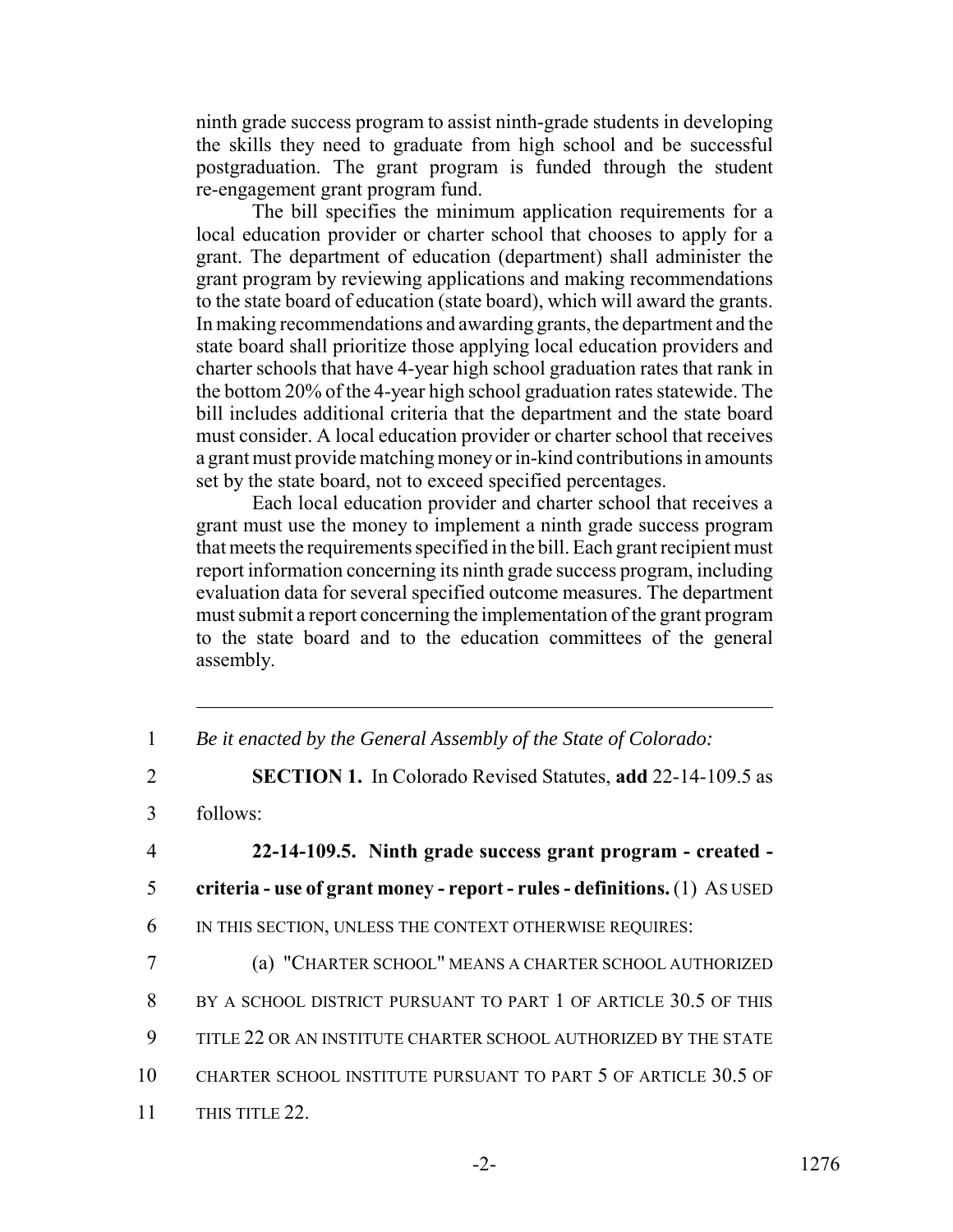(b) "PROGRAM" MEANS THE NINTH GRADE SUCCESS GRANT PROGRAM CREATED IN THIS SECTION.

 (c) "SMALL RURAL SCHOOL DISTRICT" MEANS A SCHOOL DISTRICT IN COLORADO THAT THE DEPARTMENT DETERMINES IS RURAL BASED ON THE GEOGRAPHIC SIZE OF THE SCHOOL DISTRICT AND THE DISTANCE OF THE SCHOOL DISTRICT FROM THE NEAREST LARGE, URBANIZED AREA, AND THAT ENROLLS FEWER THAN TWO THOUSAND STUDENTS IN KINDERGARTEN THROUGH TWELFTH GRADE.

 (d) "STUDENT GROUP" HAS THE SAME MEANING AS PROVIDED IN SECTION 22-11-103.

 (e) "SUCCESS TEAM" MEANS A CROSS-DISCIPLINARY TEAM OF NINTH-GRADE TEACHERS AND SUPPORT STAFF AS DESCRIBED IN 13 SUBSECTION (5) OF THIS SECTION.

 (2) (a) THERE IS CREATED IN THE DEPARTMENT THE NINTH GRADE SUCCESS GRANT PROGRAM TO PROVIDE FUNDING TO LOCAL EDUCATION PROVIDERS AND CHARTER SCHOOLS TO IMPLEMENT A NINTH GRADE SUCCESS PROGRAM, AS DESCRIBED IN SUBSECTION (5) OF THIS SECTION, TO ASSIST STUDENTS ENROLLED IN NINTH GRADE TO DEVELOP THE SKILLS THEY NEED TO SUCCESSFULLY PERSIST TO HIGH SCHOOL GRADUATION AND 20 SUCCEED IN THEIR EDUCATION AND PROFESSIONAL CAREERS.

 (b) NOTWITHSTANDING ANY PROVISION OF THIS SECTION TO THE CONTRARY, AN ALTERNATIVE EDUCATION CAMPUS DESIGNATED PURSUANT TO SECTION 22-7-604.5 MAY NOT APPLY FOR OR RECEIVE MONEY OR SERVICES THROUGH A GRANT AWARDED PURSUANT TO THIS SECTION.

 (3) (a) A LOCAL EDUCATION PROVIDER OR CHARTER SCHOOL THAT SERVES STUDENTS ENROLLED IN GRADES NINE THROUGH TWELVE AND THAT CHOOSES TO APPLY FOR A GRANT THROUGH THE PROGRAM MUST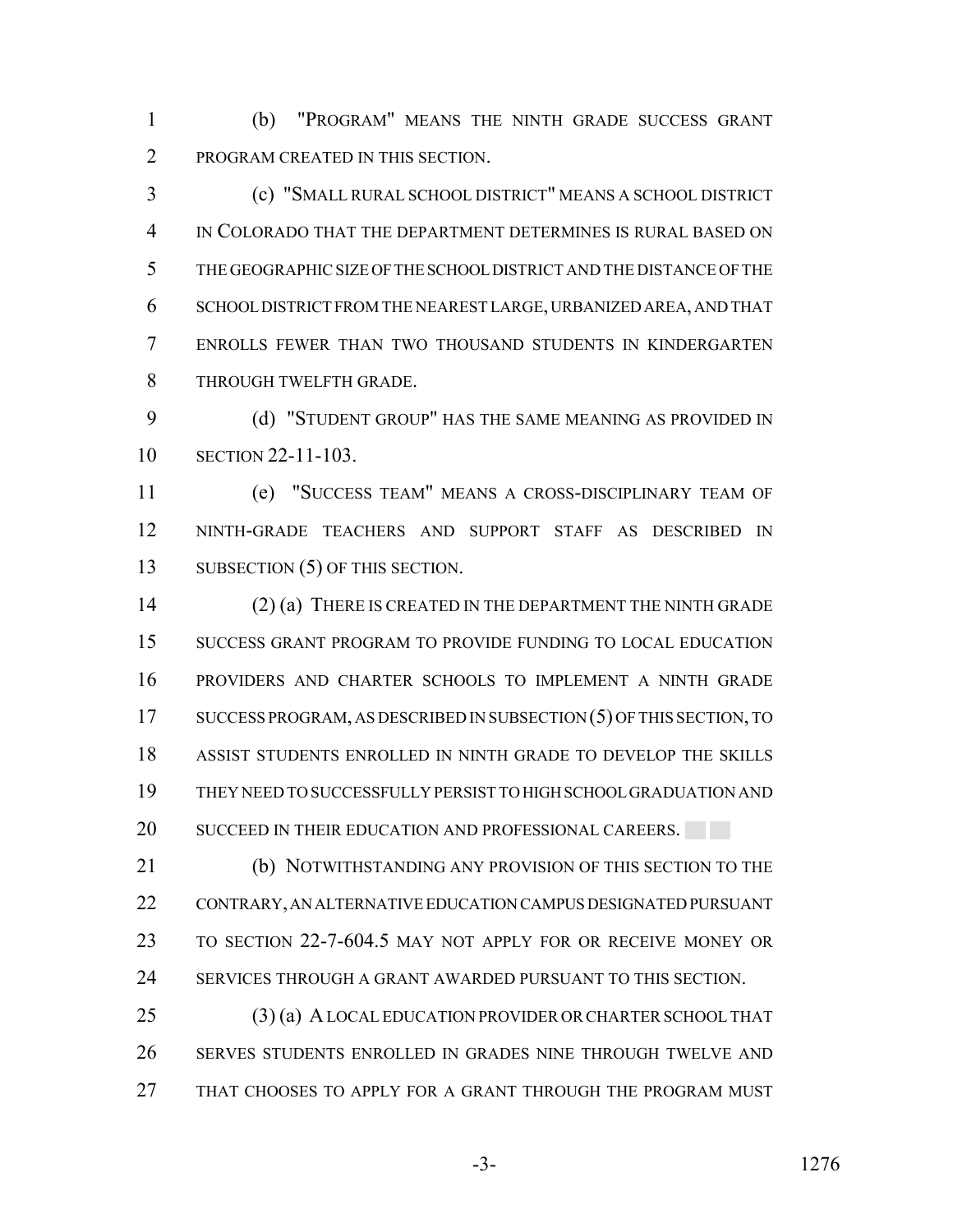SUBMIT A GRANT APPLICATION TO THE DEPARTMENT IN ACCORDANCE WITH 2 RULES ADOPTED BY THE STATE BOARD. A LOCAL EDUCATION PROVIDER OR CHARTER SCHOOL THAT IS SELECTED TO RECEIVE A GRANT MUST, AS A CONDITION OF ACCEPTING THE GRANT, PROVIDE A GRANT MATCH, WHICH MAY INCLUDE IN-KIND CONTRIBUTIONS, IN AN AMOUNT SET BY THE STATE BOARD, WHICH AMOUNT MUST NOT EXCEED:

 (I) FIFTEEN PERCENT OF THE GRANT AMOUNT FOR A LOCAL EDUCATION PROVIDER THAT IS A SMALL RURAL SCHOOL DISTRICT OR FOR A CHARTER SCHOOL; AND

10 (II) TWENTY-FIVE PERCENT OF THE GRANT AMOUNT FOR ALL 11 OTHER LOCAL EDUCATION PROVIDERS.

(b) A GRANT APPLICATION AT A MINIMUM MUST INCLUDE:

 (I) THE APPLICANT'S FOUR-YEAR GRADUATION RATE FOR THE 14 THREE PRECEDING SCHOOL YEARS;

 (II) WHETHER THE APPLICANT HAS A DATA SYSTEM THAT ALLOWS SCHOOL LEADERS AND TEACHERS REAL-TIME ACCESS TO INTEGRATED DATA CONCERNING A STUDENT'S BEHAVIOR, ATTENDANCE, AND GRADES AND ALLOWS COMPARISON OF THE DATA ACROSS DEMOGRAPHIC CATEGORIES AND STUDENT GROUPS;

20 (III) FOR A LOCAL EDUCATION PROVIDER, DESIGNATION OF THE SCHOOLS IN WHICH THE LOCAL EDUCATION PROVIDER WILL USE THE GRANT 22 MONEY TO IMPLEMENT NINTH GRADE SUCCESS TEAMS;

23 (IV) INDICATION OF THE APPLICANT'S ABILITY TO PROVIDE THE REQUIRED GRANT MATCH AND ANY TYPE AND VALUE OF IN-KIND CONTRIBUTION THAT THE APPLICANT MAY PROVIDE; AND

**(V) ANY ADDITIONAL INFORMATION REQUIRED BY RULE OF THE** STATE BOARD THAT ASSISTS THE DEPARTMENT IN DETERMINING THE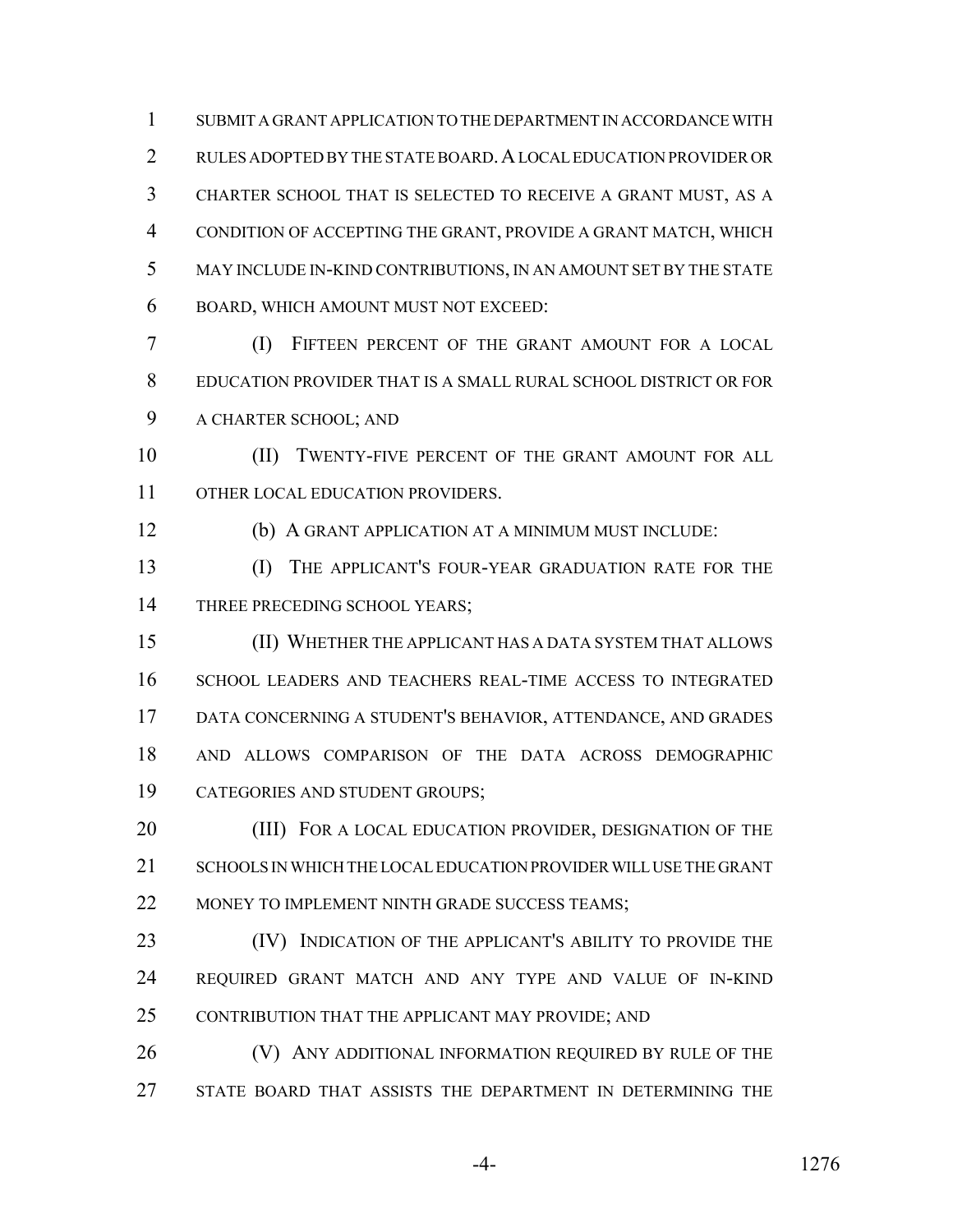LIKELIHOOD THAT, IN IMPLEMENTING THE SUCCESS TEAMS, THE APPLICANT WILL BE SUCCESSFUL IN IMPROVING THE SUCCESS OF STUDENTS ENROLLED IN NINTH GRADE.

 (4) THE DEPARTMENT SHALL REVIEW EACH OF THE APPLICATIONS RECEIVED PURSUANT TO THIS SECTION AND RECOMMEND TO THE STATE BOARD APPLICANTS TO RECEIVE GRANTS AND THE AMOUNT, DURATION, AND GRANT MATCH AMOUNT OF EACH RECOMMENDED GRANT.BEGINNING IN THE 2019-20 BUDGET YEAR, THE STATE BOARD, SUBJECT TO AVAILABLE APPROPRIATIONS, SHALL AWARD THE GRANTS, TAKING INTO CONSIDERATION THE RECOMMENDATIONS OF THE DEPARTMENT. IN AWARDING A GRANT, THE STATE BOARD SHALL SPECIFY THE AMOUNT AND 12 DURATION OF THE GRANT AND THE AMOUNT OF THE GRANT MATCH, 13 INCLUDING ANY TYPE OF IN-KIND CONTRIBUTION, THAT THE GRANT RECIPIENT MUST PROVIDE. THE DEPARTMENT AND THE STATE BOARD IN RECOMMENDING AND AWARDING GRANTS SHALL PRIORITIZE APPLICANTS THAT HAVE A FOUR-YEAR GRADUATION RATE THAT, OVER THE PRECEDING THREE SCHOOL YEARS, HAS CONSISTENTLY RANKED WITHIN THE LOWEST TWENTY PERCENT OF THE FOUR-YEAR GRADUATION RATES FOR PUBLIC HIGH SCHOOLS IN THE STATE. TO THE EXTENT PRACTICABLE, THE STATE BOARD SHALL ALSO ENSURE THAT THE GRANT RECIPIENTS VARY IN STUDENT POPULATION SIZE AND ARE LOCATED IN URBAN, SUBURBAN, AND 22 RURAL AREAS THROUGHOUT THE STATE.

23 (5) A LOCAL EDUCATION PROVIDER OR CHARTER SCHOOL THAT RECEIVES A GRANT THROUGH THE PROGRAM MUST USE THE GRANT MONEY TO IMPLEMENT A NINTH GRADE SUCCESS PROGRAM THAT, AT A MINIMUM, MUST INCLUDE THE FOLLOWING ELEMENTS:

- (a) (I) CREATING AND IMPLEMENTING A CROSS-DISCIPLINARY
	-

-5- 1276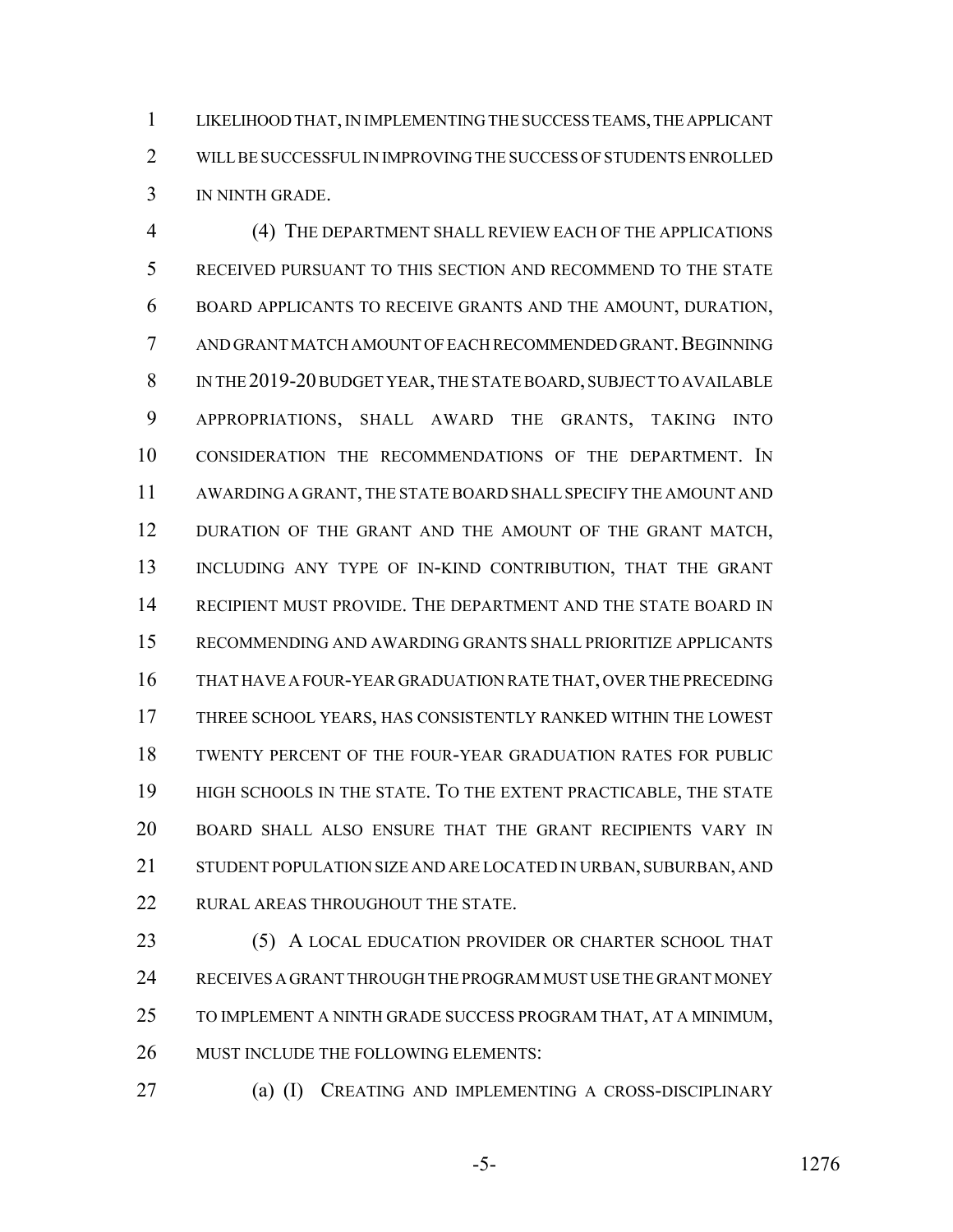SUCCESS TEAM OF NINTH-GRADE TEACHERS AND SUPPORT STAFF, WHICH MUST INCLUDE AT LEAST ONE SCHOOL COUNSELOR, SCHOOL MENTAL HEALTH PROFESSIONAL, OR SCHOOL SOCIAL WORKER. TO THE EXTENT PRACTICABLE, A SUCCESS TEAM MUST INCLUDE ALL OF THE NINTH-GRADE TEACHERS WHO TEACH CORE COURSES, AS DEFINED IN SECTION 22-11-503.5. THE LOCAL EDUCATION PROVIDER OR CHARTER SCHOOL SHALL DESIGNATE A MEMBER OF THE SUCCESS TEAM TO SERVE AS THE SUCCESS TEAM LEADER AND REDUCE THE TEAM LEADER'S WORKLOAD TO A LEVEL THAT ALLOWS THE TEAM LEADER SUFFICIENT TIME TO COMPLETE THE LEADERSHIP DUTIES, WHICH INCLUDE TEAM LOGISTICS, PREPARING TEAM MEETING AGENDAS, AND FACILITATING TEAM MEETINGS.

 (II) THE SUCCESS TEAM MUST MEET AT LEAST EVERY TWO WEEKS, TO THE EXTENT PRACTICABLE, THROUGHOUT THE SCHOOL YEAR TO COLLABORATE ON IDENTIFYING AND IMPLEMENTING STRATEGIES TO IMPROVE OUTCOMES FOR NINTH-GRADE STUDENTS WHO ARE FOUND TO BE AT RISK OF DROPPING OUT OF SCHOOL BEFORE GRADUATION AND TO ADDRESS SYSTEMS-LEVEL BARRIERS TO SUCCESS FOR ALL NINTH-GRADE 18 STUDENTS. THE STRATEGIES MUST BE INFORMED BY DATA CONCERNING, AT A MINIMUM, NINTH-GRADE STUDENTS' BEHAVIOR, ATTENDANCE, AND GRADES ACROSS DEMOGRAPHIC CATEGORIES AND STUDENT GROUPS. THE LOCAL EDUCATION PROVIDER OR CHARTER SCHOOL SHALL ALLOW SUCCESS TEAM MEMBERS TIME DURING THE WORK DAY FOR PLANNING AND COLLABORATION OR PROVIDE INCENTIVES TO MEET OUTSIDE OF THE WORK DAY.

 (b) ORGANIZING THE SCHOOL STAFF TO ENSURE THAT, TO THE EXTENT PRACTICABLE, THE NINTH-GRADE CLASSES ARE TAUGHT BY A SINGLE GROUP OF TEACHERS WHO TEACH ONLY OR MOSTLY NINTH-GRADE

-6- 1276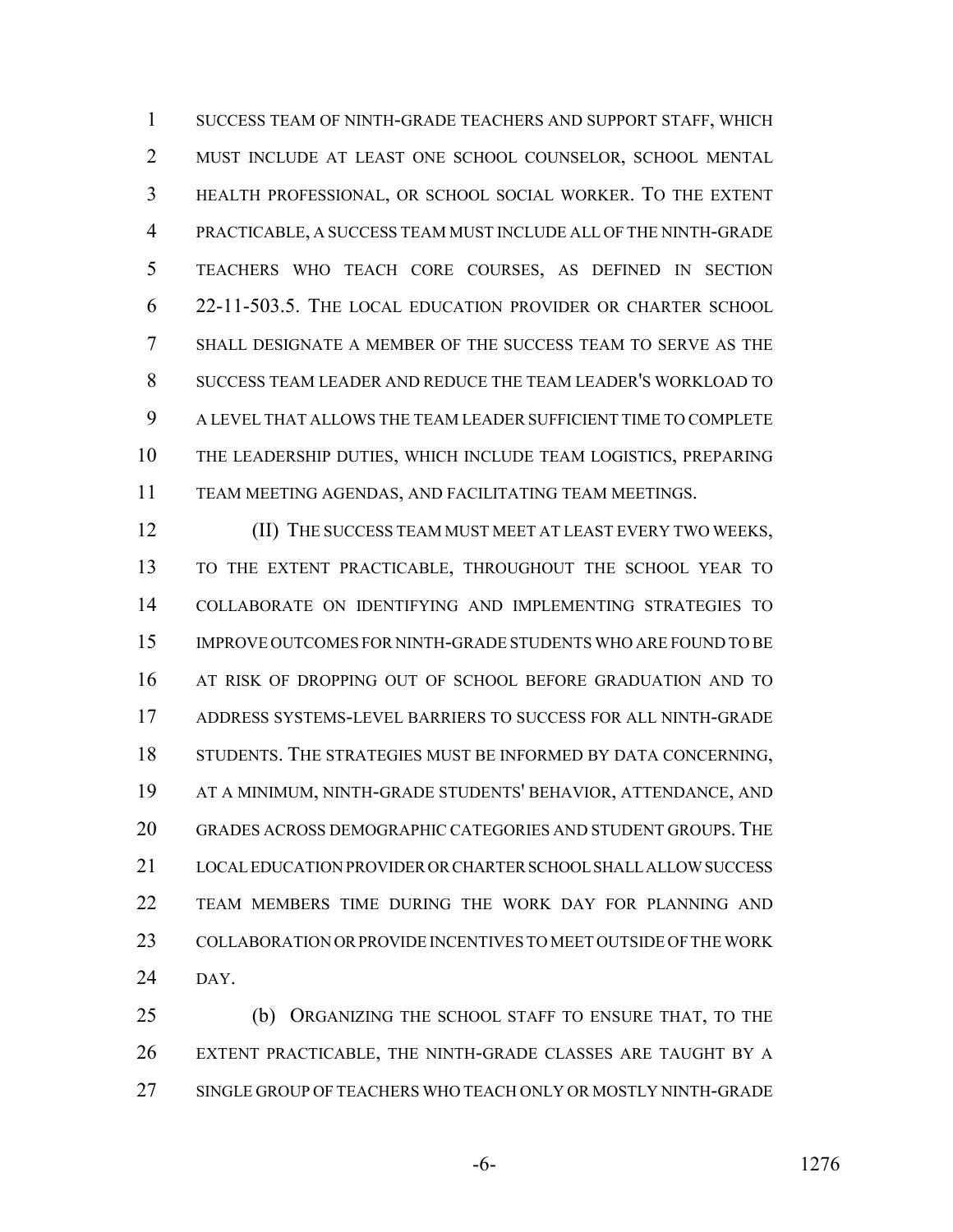CLASSES;

 (c) IMPLEMENTING A DATA SYSTEM THAT PROVIDES REAL-TIME ACCESS TO INTEGRATED DATA CONCERNING A STUDENT'S BEHAVIOR, ATTENDANCE, AND GRADES AND PROVIDES THE ABILITY TO COMPARE THE DATA ACROSS DEMOGRAPHIC CATEGORIES AND STUDENT GROUPS;

 (d) IDENTIFYING AND PRIORITIZING SERVICES FOR NINTH-GRADE STUDENTS WHO ARE AT RISK OF ACADEMIC FAILURE IN NINTH GRADE;

 (e) PROVIDING INSTRUCTIONAL SUPPORT FOR NINTH-GRADE STUDENTS INCLUDING ATTENDANCE SUPPORT, CONTENT-SPECIFIC ACADEMIC INTERVENTIONS, TUTORING, COURSE-COMPLETION PROGRAMS, SOCIAL-EMOTIONAL LEARNING, AND TRAUMA-INFORMED INSTRUCTION;

 (f) ENSURING THAT SCHOOL LEADERSHIP, GUIDANCE COUNSELORS, AND KEY MEMBERS OF THE SUCCESS TEAM RECEIVE AND REVIEW DATA ON ALL INCOMING NINTH-GRADE STUDENTS AND PLAN COURSE WORK AND 15 SUPPORTS FOR THE STUDENTS BASED ON THE DATA RECEIVED;

 (g) ENSURING THAT ALL NINTH-GRADE TEACHERS RECEIVE DATA CONCERNING THE INCOMING NINTH-GRADE STUDENTS BEFORE THE START OF THE SCHOOL YEAR AND RECEIVE PROFESSIONAL DEVELOPMENT CONCERNING HOW TO USE THE DATA TO INFORM INSTRUCTION FOR THE STUDENTS. TO THE EXTENT POSSIBLE, THE LOCAL EDUCATION PROVIDER OR CHARTER SCHOOL SHALL ENSURE THAT MIDDLE SCHOOL TEACHERS PROVIDE INFORMATION TO NINTH-GRADE TEACHERS CONCERNING THE 23 INCOMING NINTH-GRADE STUDENTS.

 (h) PROVIDING SUMMER ORIENTATION FOR INCOMING NINTH-GRADE STUDENTS AND THEIR PARENTS TO INTRODUCE STUDENTS TO THE BEHAVIORAL AND ACADEMIC EXPECTATIONS OF HIGH SCHOOL; AND (i) EVALUATING WITH RIGOR THE IMPACT OF THE INTERVENTIONS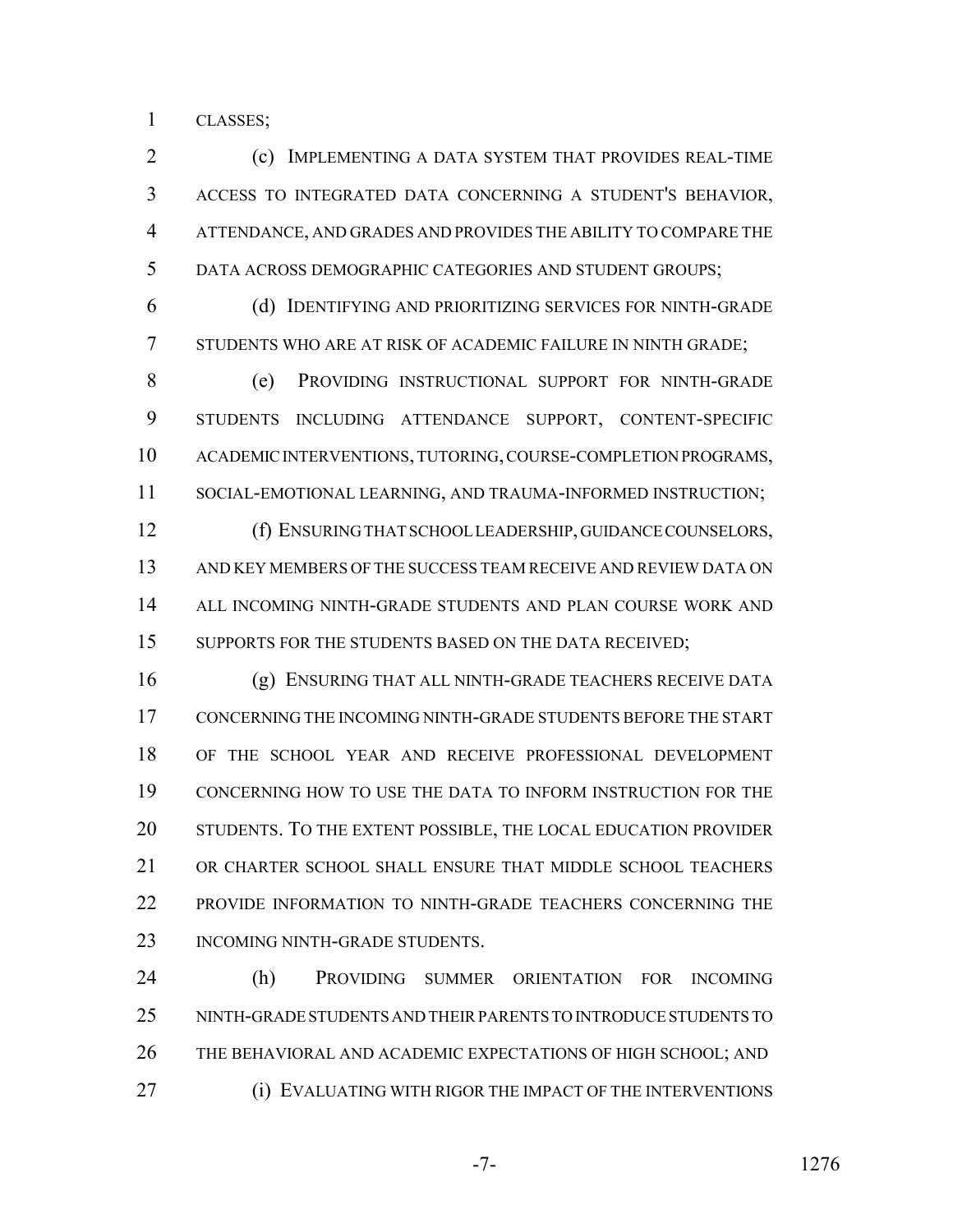PROVIDED THROUGH THE NINTH GRADE SUCCESS PROGRAM ON STUDENT ATTENDANCE, BEHAVIOR, COURSE COMPLETION, ACADEMIC RESULTS, DISCIPLINE RATES, TEACHER SURVEYS, STUDENT SURVEYS, DROPOUT RATES, AND GRADUATION RATES AS THE INFORMATION BECOMES AVAILABLE FOR NINTH-GRADE STUDENTS WHO RECEIVE INTERVENTIONS THROUGH THE PROGRAM.

 (6) THE GENERAL ASSEMBLY MAY ANNUALLY APPROPRIATE MONEY TO THE DEPARTMENT TO IMPLEMENT THE PROGRAM, INCLUDING MONEY FROM THE MARIJUANA TAX CASH FUND CREATED IN SECTION 39-28.8-501. IN ADDITION, THE DEPARTMENT MAY ACCEPT AND EXPEND GIFTS, GRANTS, OR DONATIONS FROM PRIVATE OR PUBLIC SOURCES FOR 12 THE PURPOSES OF THE PROGRAM; EXCEPT THAT THE DEPARTMENT MAY 13 NOT ACCEPT A GIFT, GRANT, OR DONATION IF IT IS SUBJECT TO CONDITIONS THAT ARE INCONSISTENT WITH THIS ARTICLE OR ANY OTHER LAW OF THE STATE.

 (7) (a) EACH LOCAL EDUCATION PROVIDER AND CHARTER SCHOOL THAT RECEIVES A GRANT THROUGH THE PROGRAM SHALL SUBMIT TO THE DEPARTMENT, IN ACCORDANCE WITH THE REPORTING TIMELINES SPECIFIED IN RULES OF THE STATE BOARD, INFORMATION CONCERNING THE IMPLEMENTATION OF THE NINTH GRADE SUCCESS PROGRAM AND THE EVALUATION OF THE IMPACT, AS DESCRIBED IN SUBSECTION (5)(i) OF THIS SECTION, IN TOTAL AND DISAGGREGATED BY STUDENT GROUP. THE DEPARTMENT SHALL SPECIFY THE INFORMATION TO BE REPORTED TO ENABLE THE DEPARTMENT TO PREPARE THE REPORT REQUIRED IN 25 SUBSECTION (7)(b) OF THIS SECTION.

**(b) ON OR BEFORE MARCH 15, 2022, AND ON OR BEFORE MARCH** 27 15 EACH YEAR THEREAFTER, THE DEPARTMENT SHALL PREPARE AND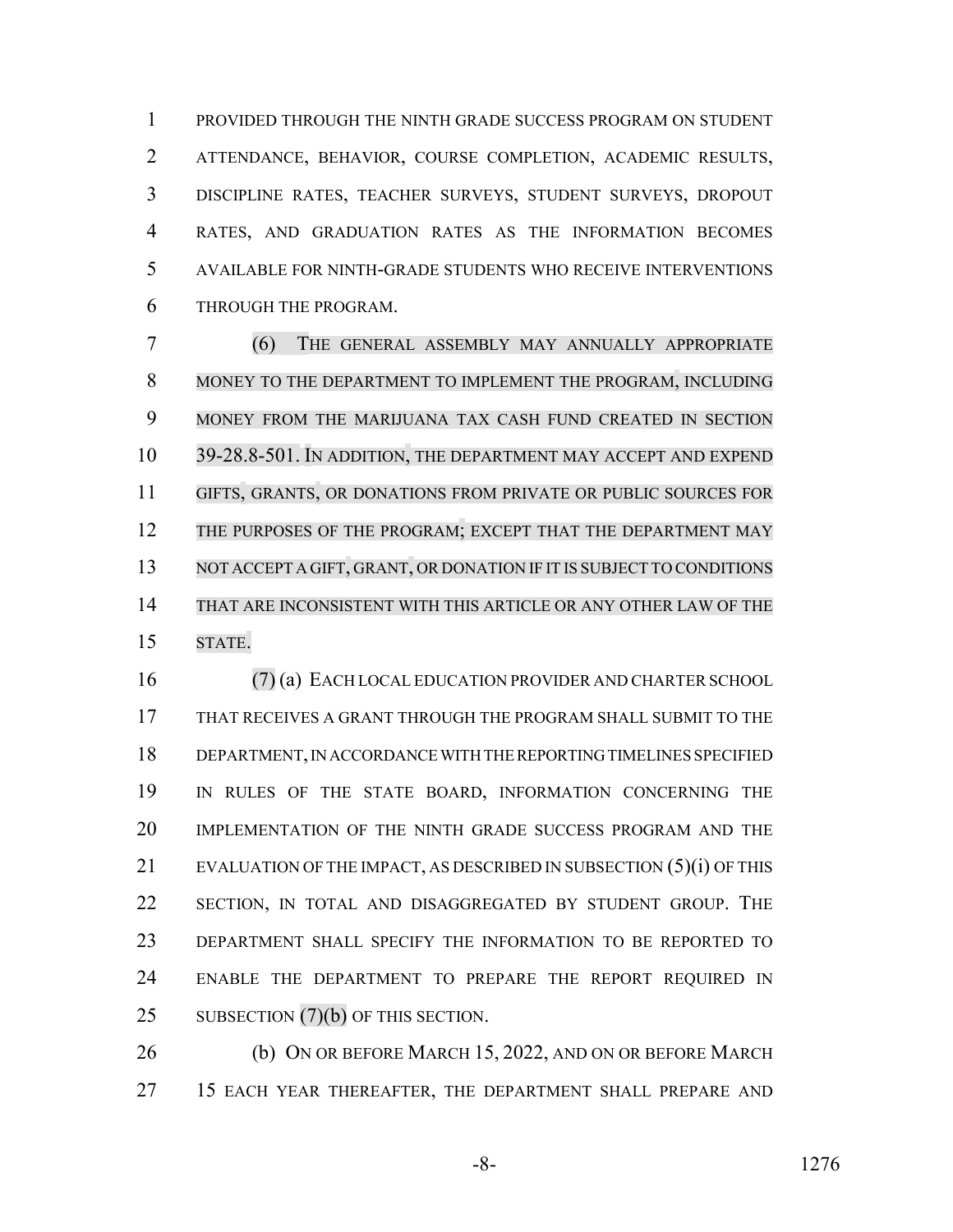SUBMIT TO THE STATE BOARD AND TO THE EDUCATION COMMITTEES OF THE HOUSE OF REPRESENTATIVES AND THE SENATE, OR ANY SUCCESSOR COMMITTEES, A REPORT OF THE NINTH GRADE SUCCESS PROGRAMS IMPLEMENTED USING GRANTS RECEIVED THROUGH THE PROGRAM. AT A MINIMUM, THE REPORT SHALL:

 (I) SPECIFY THE GRANT RECIPIENTS AND THE AMOUNT AND DURATION OF THE GRANTS AWARDED;

 (II) DESCRIBE THE NINTH GRADE SUCCESS PROGRAMS THAT ARE IMPLEMENTED USING THE GRANT MONEY; AND

 (III) PROVIDE A SUMMARY OF THE EVALUATIONS OF THE IMPACT OF THE INTERVENTIONS PROVIDED THROUGH THE NINTH GRADE SUCCESS PROGRAMS, AS DESCRIBED IN SUBSECTION (5)(i) OF THIS SECTION, IN TOTAL AND DISAGGREGATED BY STUDENT GROUP.

 (c) NOTWITHSTANDING THE REQUIREMENT IN SECTION 24-1-136 (11)(a)(I), THE REPORT REQUIRED IN SUBSECTION (7)(b) OF THIS SECTION CONTINUES INDEFINITELY.

 **SECTION 2.** In Colorado Revised Statutes, 22-14-109, **amend** (1); and **repeal and reenact, with amendments,** (4) as follows:

 **22-14-109. Student re-engagement grant program - rules - application - grants - report.** (1) There is hereby created within the department the student re-engagement grant program to provide grant moneys MONEY to local education providers to use in providing educational services and supports to students to maintain student engagement and support student re-engagement in high school. Subject to available appropriations, the state board shall award student 26 re-engagement grants to local education providers from moneys MONEY 27 appropriated from the student re-engagement grant program fund created